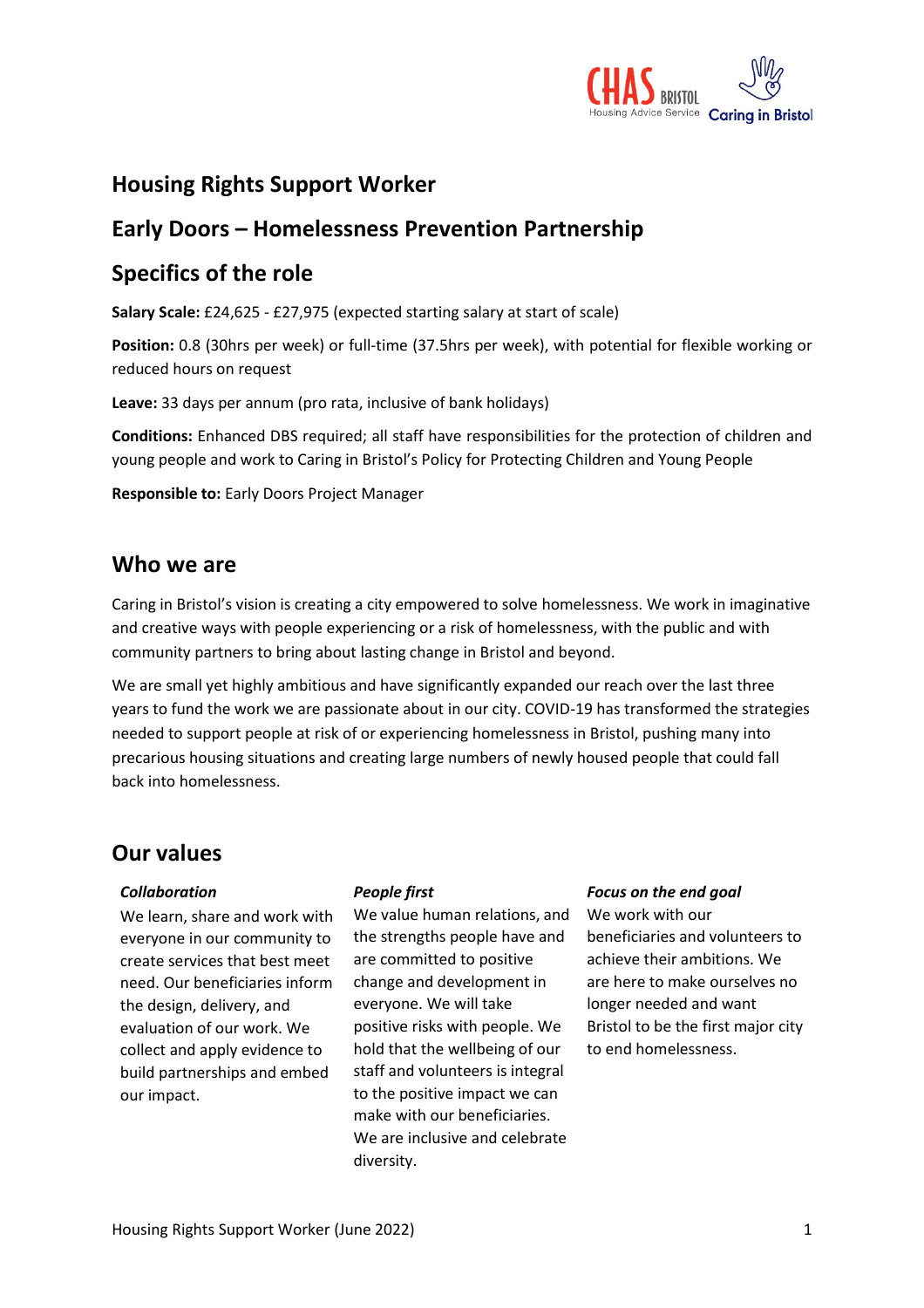

## **About Early Doors**

Early Doors is a partnership from homelessness charity, Caring in Bristol (CiB) and housing advice agency, CHAS Bristol (CHAS). Both organisations are proudly Bristolian and share a dedication to tackling the problems the city faces around homelessness.

Early Doors is informed by research, responsive to the needs of Bristol's communities and residents. Through a combination of coproduction, community outreach and 1-2-1 support the project reaches people early, before a potential housing crisis occurs.

We know there are significant barriers to people accessing help - people are still presenting as homeless without having sought advice. Early Doors reaches people where they already are in the community, surmounting the access barriers many face in accessing help. We maximise our impact through new engagement channels, including the use of community ambassadors, engagement with employers and via social media channels. We focus our work in Hartcliffe, Easton and Ashley.

We use the Early Doors partnership values to inform all of our work. These are:

**Driven by Bristol** – we value local knowledge and relationship building to guide and deliver this project

**Ambitious** – we promise to pursue progressive and creative approaches to create positive lasting change

**Human** – everyone's experience and perspective is unique and valuable and will be respected

We believe that **no individual is hard to reach**, it is **us who are hard to access**

### **Main aims and objectives of the role:**

As the Housing Rights Support Worker, you will be a core part of the Early Doors team and work with people who are experiencing housing insecurity and difficulty accessing good quality homes.

Your work will be focused on South Bristol. You will build on the Early Doors existing work to ensure that the partnership is reaching people who would not otherwise access housing advice and support but are at risk of losing their homes, single people in their twenties are a particular priority.

Your role will focus on supporting people presenting with housing or homelessness issues, through one-to-one and group work. You will work with clients who would not be owed a prevention or relief duty from the Council, as they would not be assessed as at risk of homelessness within 56 days, and your role will be to identify ways to support them to avoid reaching crisis point.

Whilst employed by Caring in Bristol, you will work very closely with colleagues from our Early Doors partner CHAS, helping to combine the skills, strengths and cultures of both organisations.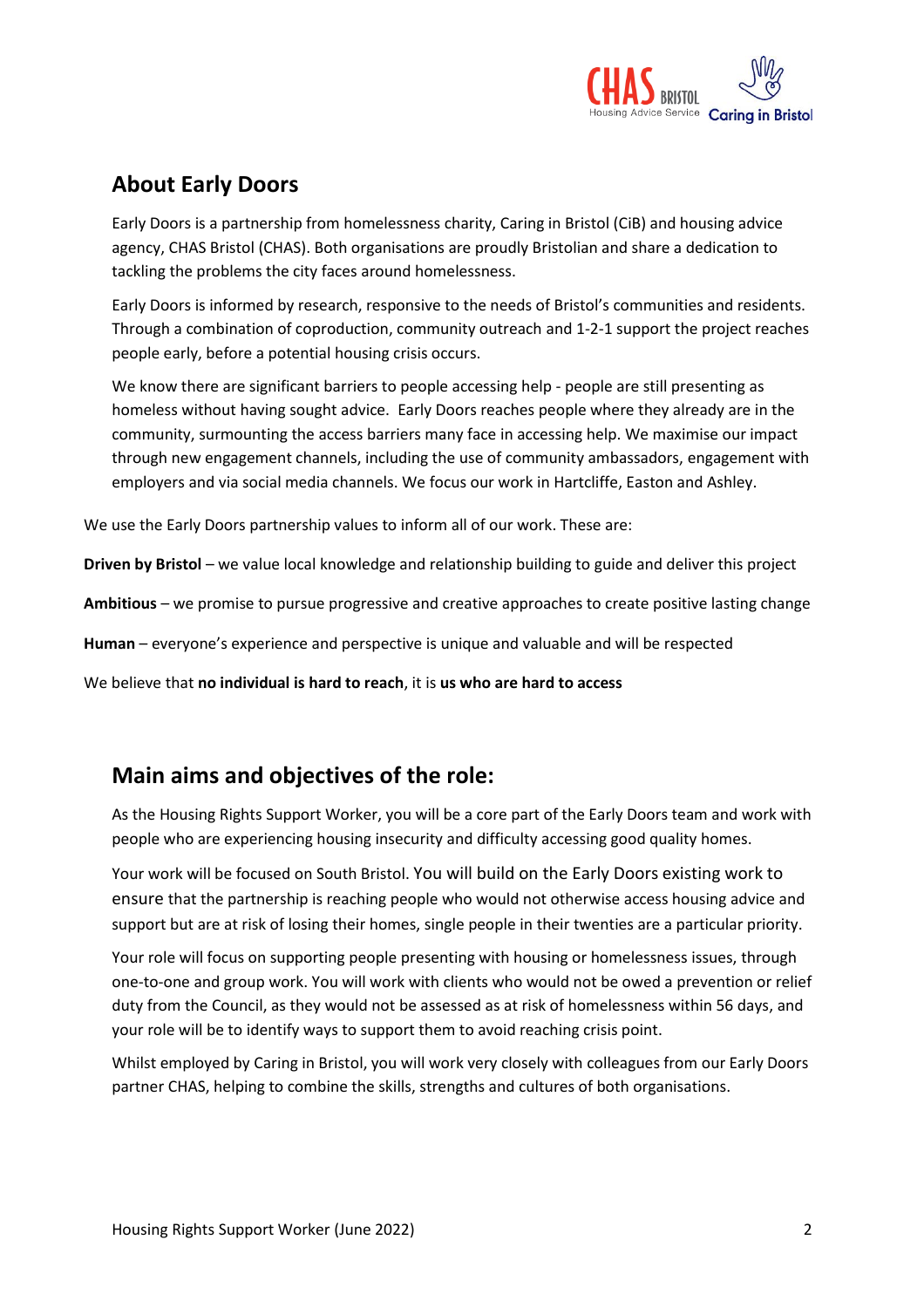

# **Diversity**

We are committed to increasing diversity of staff within Caring in Bristol and within the Charity Sector as a whole.

We especially welcome applications from people with lived experience of homelessness. Black, Asian and ethnic minority candidates are particularly encouraged to apply for these roles. We welcome applications from everyone who meets the requirements of the Person Specifications. We encourage applications from all gender identities and sexual orientations; we are committed to equal opportunity, equal treatment and respect for every individual. If you have special access requirements, please do let us know.

We offer, and value, flexible working. As a charity we are proud to be committed to mental health awareness and to actively supporting the wellbeing of the team.

## **How to apply**

To apply, please submit a completed application form to [recruitment@caringinbristol.org.uk](mailto:recruitment@caringinbristol.org.uk) with the subject line: *Your Name* – Early Doors *Housing Rights Support Worker*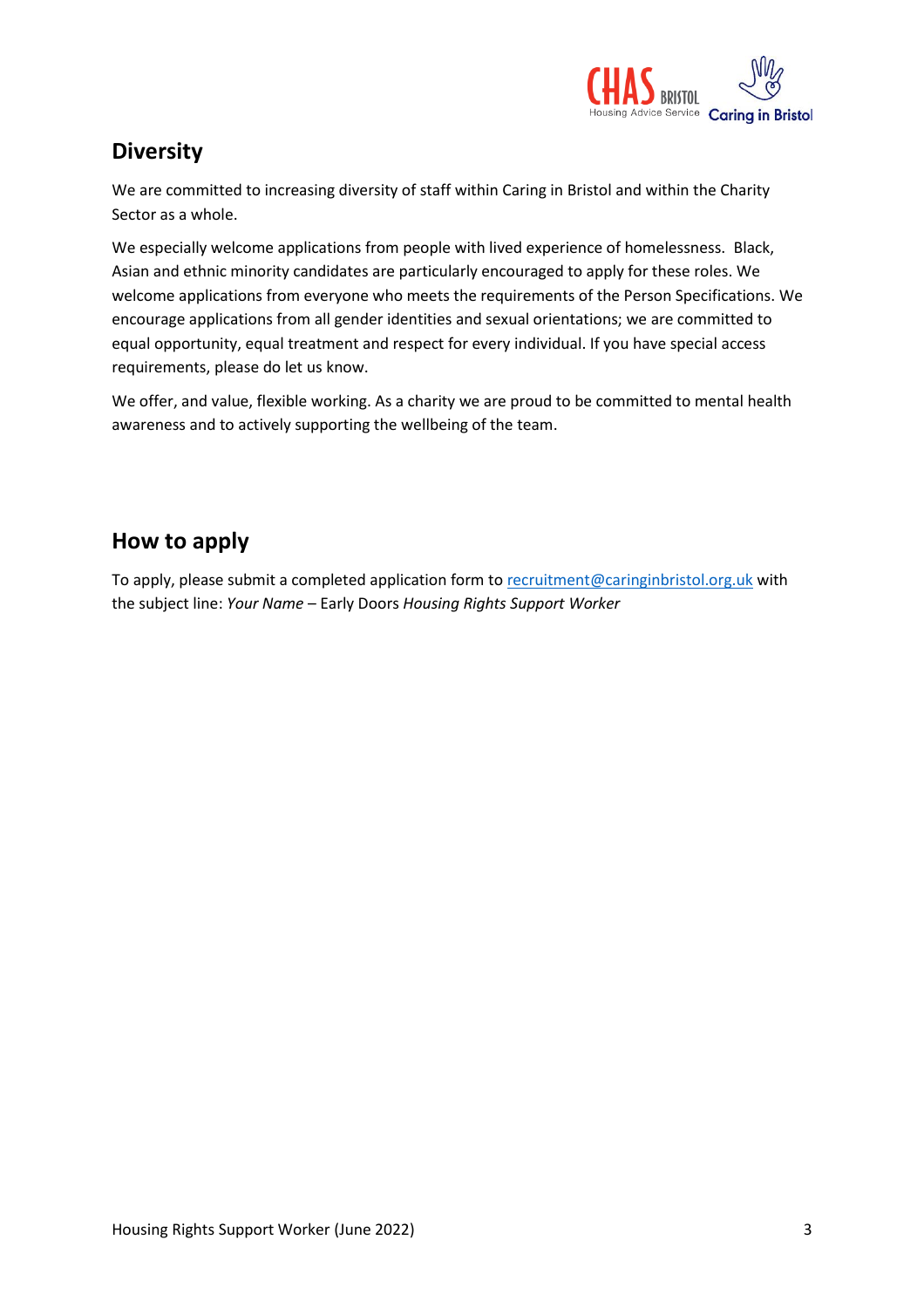

#### **Key Responsibilities**

The workload for the role is split in approximately the following proportions:

#### **50% of the role**

- Provide targeted, time-limited 1:1 support to people (targeted at people aged 22-35) that enables them to maintain existing accommodation or instigate a managed move, plan for their housing future, and increase their knowledge of housing rights.
- Liaise with CHAS caseworkers and volunteers to manage and facilitate appropriate service referrals, with a focus on beneficiaries' needs and maintaining engagement.

#### **30% of the role**

• Facilitate group sessions that cascade housing rights information and include group work activities.

#### **10% of the role**

• Develop effective, collaborative networks and partnerships with young people and key community contacts to co-produce proposals for sustainable solutions for young people experiencing housing insecurity in Bristol.

#### **10% of the role**

• Organisational support work and development, including; attendance at team meetings, strategy groups and participating in the volunteer strategy group

#### **Project delivery**

- Support the Early Doors team to develop the partnership
- Deliver 1:1 housing support sessions
- Work in South Bristol to develop collaborative partnerships and networks embedding the service into communities and maximising take up.
- Work alongside CHAS to support beneficiaries to access Housing Advice
- Collate and record data that will contribute to the effective monitoring and evaluation of the service and demonstrate its impact nationally.

#### **Development and partnership working**

- Help create effective collaborative networks with key communities in Bristol to ensure the project is 'of' the communities it serves, can be shaped by their needs and mutually delivered.
- Help create referral pathways with relevant statutory and commercial organisations that have 'early warning' of homelessness crisis (pre-56 days).
- Contribute to sharing best practice with other organisations in the sector especially other homelessness and advice organisations - and proactive in learning from others/other organisations.
- Championing the work of Early Doors in various settings and contributing to fundraising initiatives in order to secure the future sustainability of the projects.

#### **Monitoring and evaluation**